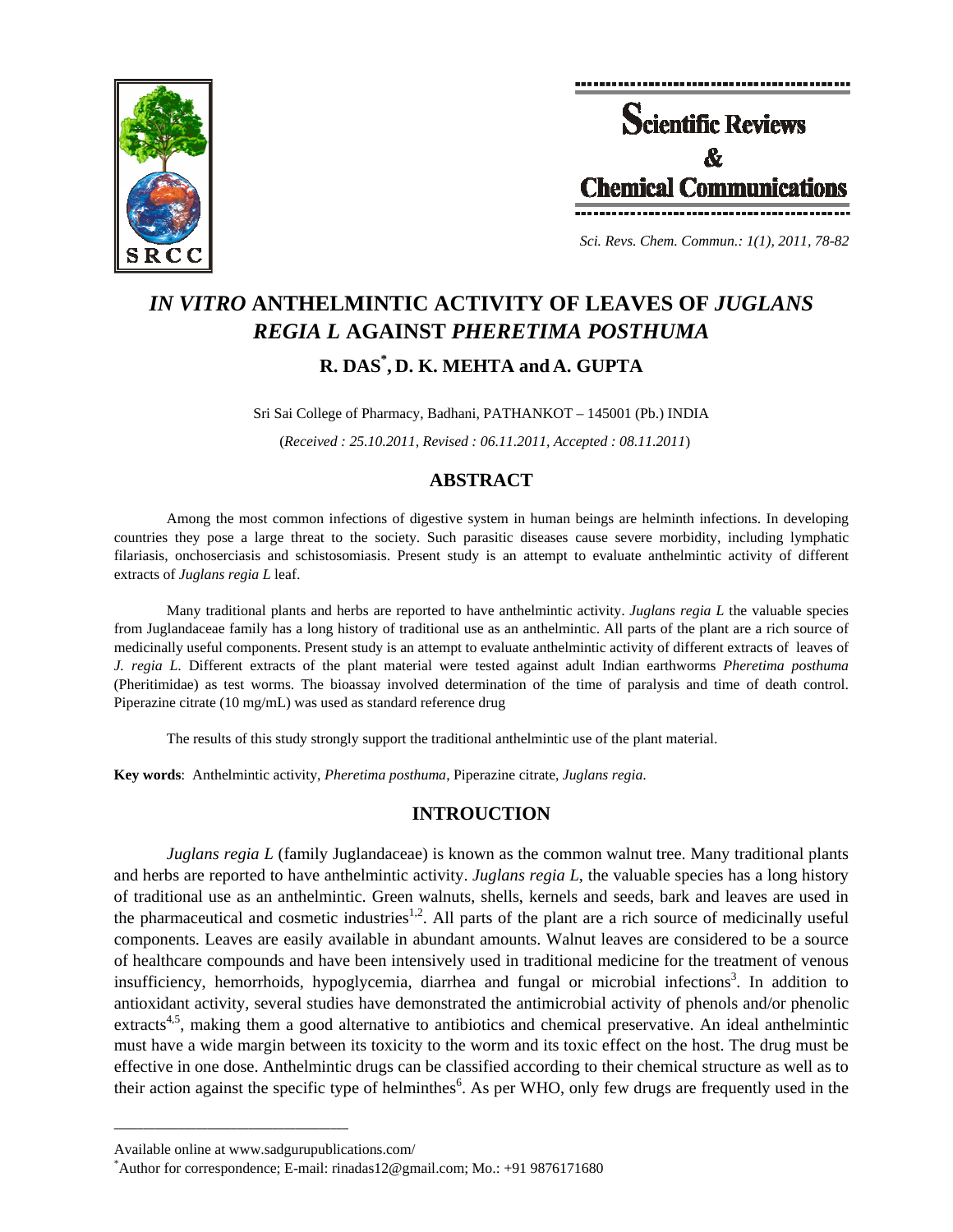treatment of these parasite infections<sup>7</sup>. Family Juglandaceae includes a valuable, medicinally useful species *Juglans regia* L, growing in the forests of Himalayas in India. The root, stem bark, leaves, seeds, cotyledons and seed oil are used to treat a variety of health complaints.

Helminthiasis, the condition resulting from worm infestation, is one of the major prevalent diseases in the world, particularly in the tropical countries. Lack of adequate sanitary facilities and supply of pure water coupled with poverty and illiteracy are some of the factors responsible for wide spread nature of this disease in the developing countries. Helminthiasis is prevalent globally (1/3 of world's population harbours them), but is more common in developing countries with poorer personal and environmental hygiene<sup>8</sup>. Anthelmintics or antihelmintics are drugs that expel parasitic worms (helminths) from the body, by either stunning or killing them<sup>9</sup>. The gastro-intestinal helminthes becomes resistant to currently available anthelmintic drugs; therefore, there is a foremost problem in treatment of helminthes diseases<sup>10</sup>. Moreover, these drugs are unaffordable because of their high cost. These factors paved the way for herbal remedies as alternative anthelmintics.

However, so far no study has been reported to evaluate anthelmintic activity in leaf part. The present study was therefore undertaken to evaluate the *in vitro* anthelmintic activity of different extracts of leaves of *Juglans regia L* against *Pheretima posthuma* (Pheritimidae)*.*

# **EXPERIMENTAL**

## **Material and methods**

#### **Plant material**

Leaves of *Juglans regia L* were collected from Akhnoor, Jammu region India, and plant material was identified by Dr. S. N. Sharma of Department of Botany, IIIM, Jammu. The leaves were dried under shade and powdered.

#### **Drugs and chemicals**

All the chemicals and reagents were procured from S.D.Fine Chemicals (Mumbai, India). All the chemicals were of analytical grade. The drug piperazine citrate was procured from Glaxo Smithkline Ltd, Mumbai.

### **Animals**

Earthworms *Pheretima posthuma* (Pheritimidae) have been used widely for the initial evaluation of anthelmintic activity, because of their easy availability. Indian adult earthworms (*Pheretima posthuma*) were collected from the water logged areas of soils and washed with normal saline to remove all filthy matter. They were authenticated by Head, Department of Zoology, S.D. College, Pathankot, Punjab. The earthworms of 3-5 cm in length and 0.1-0.2 cm in width were used for all the experimental protocol due to their anatomical and physiological resemblance with the intestinal roundworm parasites of human beings.

#### **Preparation of extracts**

The walnut leaves were cut into small pieces and air dried for 48-72 h. Dried leaves were ground into a fine powder using an electric grinder. Coarsely powdered material (500 g) was extracted successively with petroleum ether (40-60), methanol and water by maceration process at room temperature for three days. Then all the extracts were filtered and concentrated with a rotary evaporator and kept in a refrigerator.

## **Phytochemical test**

The freshly prepared crude extracts of leaves of *Juglans regia L* were subjected to standard phytochemical screening tests for various constituents<sup>11,12</sup>.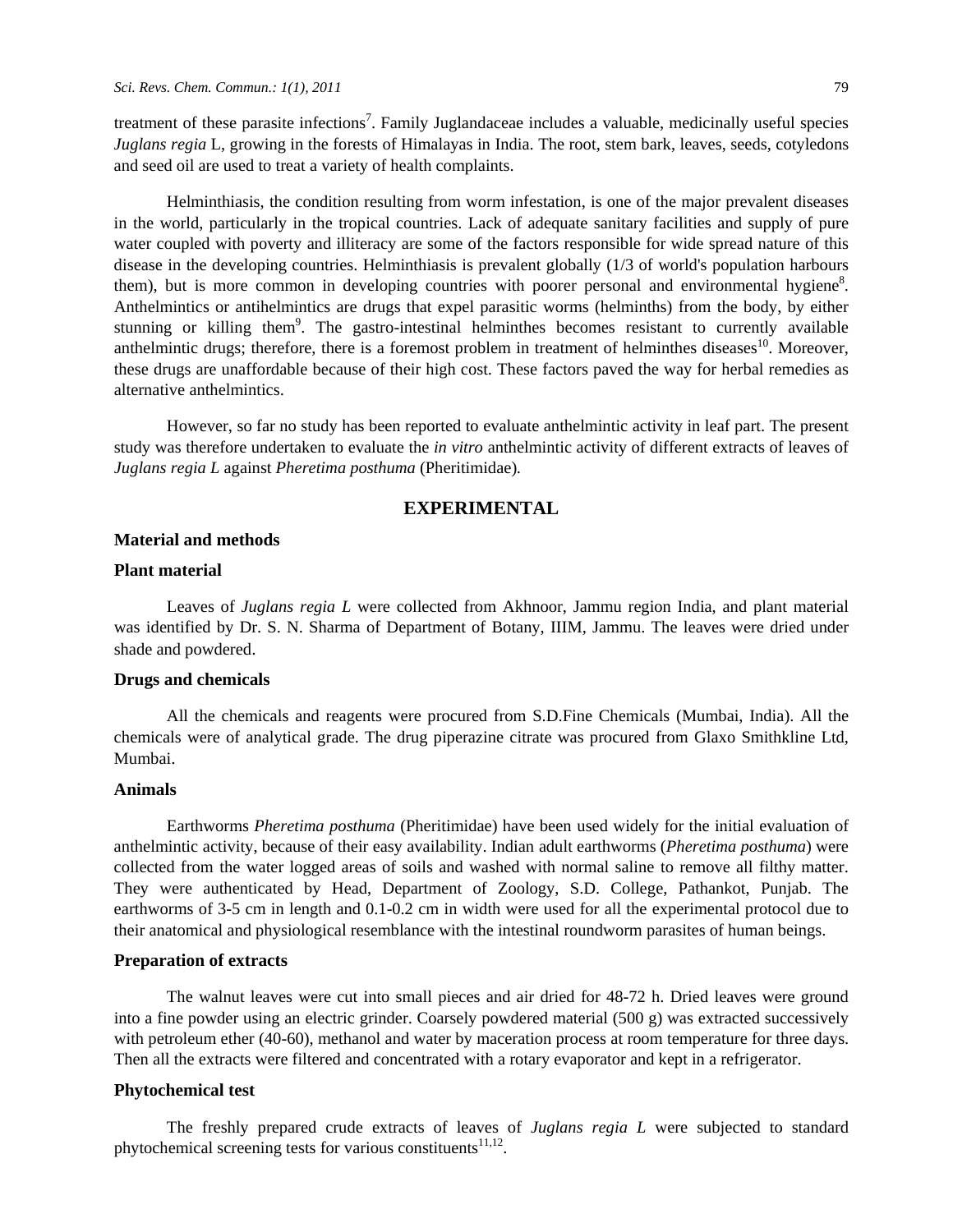#### **Anthelmintic activity**

The assay was performed on adult Indian earthworm *Pheretima posthuma* due to its anatomical and physiological resemblance with the intestinal round worm parasite of human being. Five groups of Indian earth worms each containing six earthworms approximately of equal size was used for the study. Each group of earth worms were tested with different extract conc. (10. 25 and 50 mg/mL), distilled water (Control), and reference standard piperazine citrate (10 mg/mL in distilled water)<sup>13</sup>. Observations were made for the time taken for paralysis and death of individual worms. Time for paralysis was noted when no movement of any sort could be observed except when the worms were shaken vigorously. Time for death of worms were recorded after ascertaining that the worms neither moved when shaken vigorously nor when dipped in warm water at 50 $\mathrm{^{0}C}$  followed with fading of their body colour.

## **RESULTS AND DISCUSSION**

Preliminary phytochemical screening of different extracts of leaves of *Juglans regia L* revealed the presence of alkaloids, flavonoids, tannins and saponins. Tannins and polyphenolic compounds were shown to produce anthelmintic activities<sup>14</sup>. In the present study, it was observed that all the extracts of *Juglans regia* leaf have exhibited positive response to certain degree of anthelmintic activity. Extracts exhibited more potent activity at higher concentration (50 mg/mL) against *Pheretima posthuma* (earthworm). Evaluation of anthelmintic activity was compared with reference standard piperazine citrate as shown in Table.1.

| Sr.<br>No.                                     | <b>Test Substance</b>            | Conc.<br>(mg/mL) | Time taken for paralysis (P) and<br>death (D) of worms in min |                  |
|------------------------------------------------|----------------------------------|------------------|---------------------------------------------------------------|------------------|
|                                                |                                  |                  | P                                                             | D                |
| 1.                                             | Distilled water<br>(Control)     |                  |                                                               |                  |
| 2.                                             | Piperazine citrate<br>(Standard) | 10               | $19.36 \pm 0.87$                                              | $61 \pm 0.68$    |
| 3.                                             | Aqueous extract                  | 10               | $23.53 \pm 0.79$                                              | $73.83 \pm 1.72$ |
|                                                |                                  | 25               | $15.5 \pm 0.42$                                               | $35.83 \pm 1.16$ |
|                                                |                                  | 50               | $11 \pm 0.25$                                                 | $20.66 \pm 1.43$ |
| $\overline{4}$ .                               | Petroleum ether<br>Extract       | 10               | $28.13 \pm 0.61$                                              | $85 \pm 2.84$    |
|                                                |                                  | 25               | $19.56 \pm 0.95$                                              | $48 \pm 1.05$    |
|                                                |                                  | 50               | $12.10 \pm 0.87$                                              | $35 \pm 1.32$    |
| 5.                                             | Methanolic<br>extract            | 10               | $18.16 \pm 0.65$                                              | $60.83 \pm 1.32$ |
|                                                |                                  | 25               | $10.32 \pm 0.51$                                              | $28.10 \pm 0.81$ |
|                                                |                                  | 50               | $5.48 \pm 0.40$                                               | $15.5 \pm 0.40$  |
| Values are expressed as Mean $\pm$ SEM (n = 6) |                                  |                  |                                                               |                  |

#### **Table: 1 Anthelmintic activity of Juglans regia L.leaf Extract**.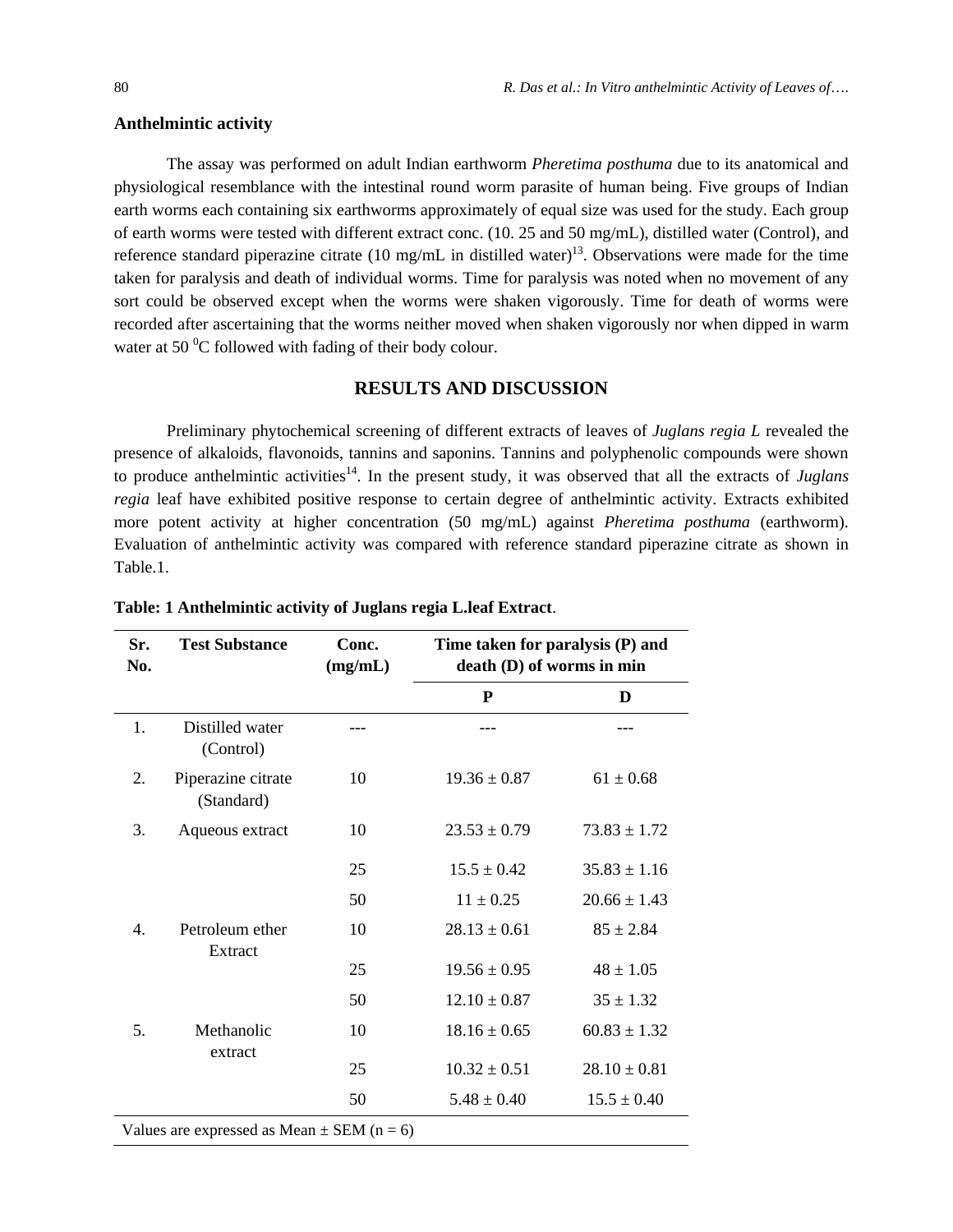The methanolic leaf extract of *Juglans regia L* demonstrated paralysis as well as death of worms in a less time as compared to piperazine citrate especially at higher concentration of 50 mg/mL. While water extract showed significant activity and petroleum ether extract being the least active among all the extracts.

Piperazine citrate increases chloride ion conductance of worm muscle membrane, producing hyper polarization and reduced excitability that leads to muscle relaxation and flaccid paralysis<sup>12</sup>. Different extracts of *Juglans regia L* leaves *not* only demonstrated paralysis, but also caused death of worms even at low concentration of 10 mg/mL as compared to standard drug piperazine citrate.

In conclusion, the traditional use of leaves of *Juglans regia L* as an anthelmintic have been confirmed as the leaf extracts displayed activity against the worms used in the study. The methanolic extract being more potent. Further studies need to establish the mechanism(s) of action are required.

## **CONCLUSION**

It clearly indicates that the aqueous extract is more potent as compared to other extracts as it took less time to cause paralysis and death of the earthworms as compared to standard reference drug.

## **ACKNOWLEDGEMENT**

Authors are grateful to Dr. S. N. Sharma, Botanist, IIIM (CSIR), Jammu, for identification of leaves of *Juglans regia L.*

#### **REFERENCES**

- 1. J. A. Pereira, I. Oliveira and A. Sousa et al., Walnut (*Juglans regia* L.) Leaves, Phenolic Compounds, Antibacterial Activity and Antioxidant Potential of Different Cultivars, Food Chem. Toxicol., **45**, 2287-95 (2007).
- 2. F. Stampar, A. Solar and M. Hudina et al., Traditional Walnut Liqueur- Cocktail of Phenolics, Food Chemistry, **95**, 627-31 (2006).
- 3. M. Wichtl and R. Anton, Plantes Th érapeutiques, Tec. hnique et., Documentation, Paris (1999).
- 4. C. Proestos, N. Chorianopoulos and G. J. A. Nychas, et al, RP-HPLC Analysis of the Phenolic Compounds of Plant Extracts, Investigation of their Antioxidant Capacity and Antimicrobial Activity, J. Agric. Food Chem., **53**, 1190-5 (2005).
- 5. A. Sousa, I. C. Ferreira and R. Calhelha et al, Phenolics and Antimicrobial Activity of Traditional Stoned Table Olives "alcaparra", Bioorg. Med. Chem., **14**, 8533-8 (2006).
- 6. Rao, Chawathe and Shah, An Introduction to Synthetic Drugs and Dyes Second Edition, Himalaya Publishing House (June 1995) pp. 50-53.
- 7. Aswar Manoj, Aswar Urmila and Watkar Bhagyashri, Int. J. Green Pharm., 170-173 (2008).
- 8. K. D. Tripathi, Essentials of Medical Pharmacology, 6<sup>th</sup> Ed., Jaypee Brothers Medical Publishers, (P) Ltd. New Delhi (2008).
- 9. A. Dwivedi, S. Dwivedi, A. K. Sitoke, R. Patel and D. Jhade, Anthelmintic Activity of a Polyherbal Preparation, Ethnobotanical Leaflets., **13**, 259-62 (2009).
- 10. S. B. Kosalge and R. A. Fursule, Investigation of *in Vitro* Anthelmintic Activity of *Thespesia Lampas*  (*cav*.), Asian J. Pharm. Clin. Res., **2(2)**, 69-71(2009).